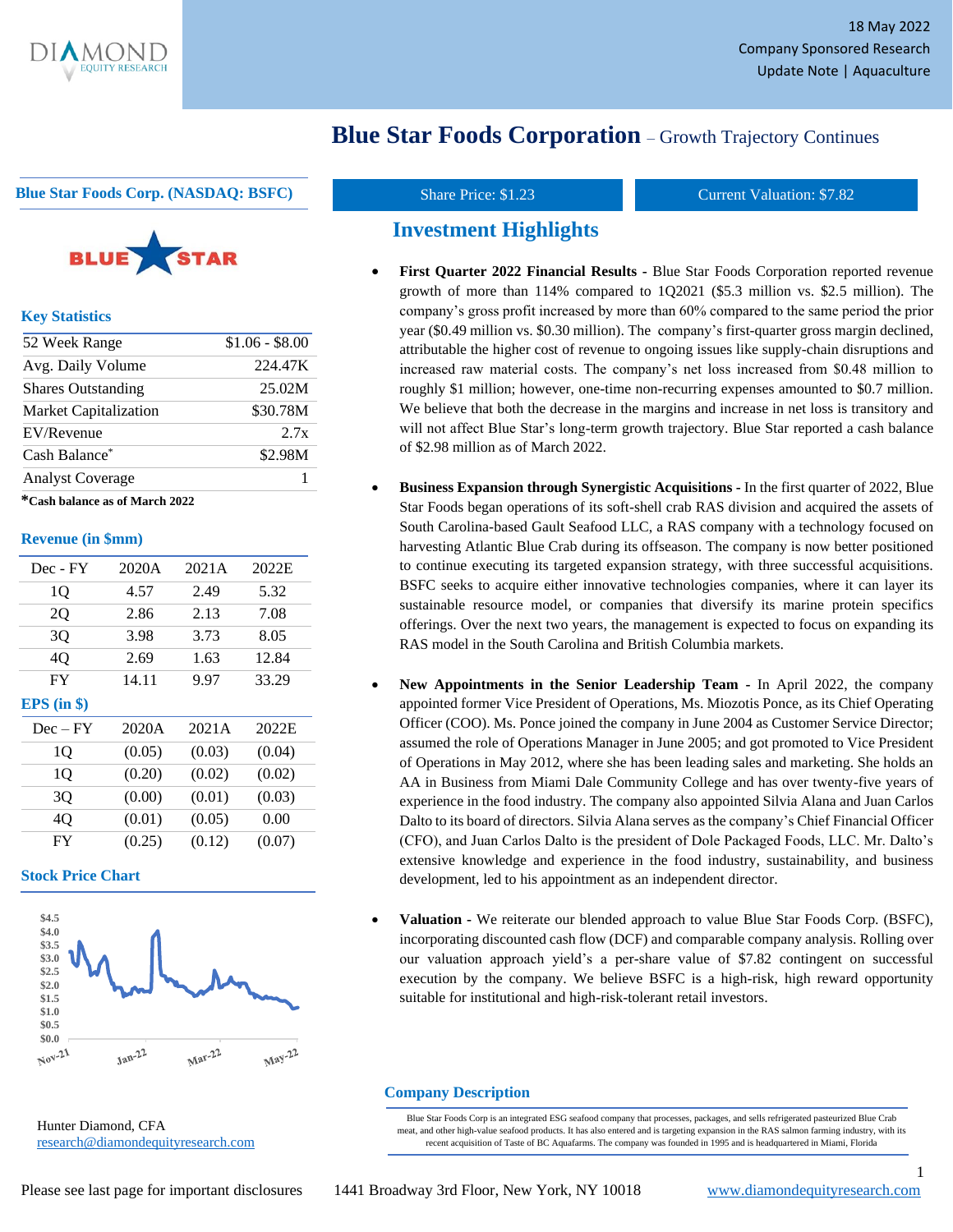

### **Investment Thesis**

Blue Star Foods is targeting the growing demand for seafood worldwide while focusing onresponsible and environmentally sustainable practices. Sustainability is a core part of Blue Star's business model and a key point of differentiation from other seafood companies. The majority of BSFC's crab meat is sourced from local fisherman in Phillipines and Indonesia, who are paid a premium to ensure sustainable practices are followed during harvesting. Additionally, all suppliers are certified by the British Retail Consortium (BRC) and are audited annually to ensure safety and quality of the product. BSFC is led by CEO, John Keeler who is recognized as a leader in the sustainable seafood industry. Blue Star released its First GRI Standard Sustainability Report in January 2021, showing the company's performance during past 2 years against globally recognized, quantifiable and standardized ESG key performance indicators. Another point of differentiation of the company is its environmentally friendly packaging, which since its introduction in 2003, *has resulted in savings in excess of one million metric tons of carbon dioxide emissions versus metal can packaging material*. With ESG investing gaining traction, we believe BSFC is likely to benefit from greater investor attention.The Nasdaq stock exchange we believe has further improved visibility among investors, while potentially providing greater liquidity. Blue Star Foods has made several acquisitions as part of a strategy to incorporate different parts of the seafood value chain. BSFC acquired Coastal Pride, a profitable business with over \$10 million in sales focused on importing pasteurized crabmeat. *This acquisition was attractive in our view given the back office synergies and ability to remove duplicate overhead costs*. The most recent acquisition of Taste of BC Aquafarms gives BSFC entry into the attractive Recirculating Aquaculture System (RAS) industry. *Taste of BC are pioneers in the RAS industry, with longest running full grow-out salmon farm in North America*. The company's Little Cedar Falls brand steelhead salmon has been in the market since 2013, and impressively generates revenue and is expected to be profitable in 2021, something quite notable in the RAS industry. We are impressed by its unique modular system that can dramatically scale operations. Taste of BC is expected to scale its operations to produce 21,000 MT of product by 2028, versus just 100 MT of current production. Consequently, we model revenue for RAS operations to increase dramatically to more than \$170 million by 2028. Recirculatory Aquaculture Systems (RAS) are a highly disruptive technology that harvests fish in indoor tanks in a controlled environment. It is sustainable and environmentally friendly, versus conventional open-net aquaculture which is detrimental to the environment. *We believe land-based RAS salmon*  farming can meet the gap between the growing global demand for seafood and a supply that *is limited by its environmental impact.* The addressable market opportunity is large and growing. The market size for Salmon is estimated to be \$17 billion globally and the volume for all Salmon worldwide is estimated to be 3.7 million tons in 2021 and projected to reach 4.0 millions tons by  $2023<sup>1</sup>$ . While other companies are pursuing a similar RAS strategy, we *believe that the opportunity is massive leaving space for multiple winners and that Blue Star holds key competititve advantages with its acquisition of an already revenue generating and profitable business.* 

*BSFC's recent entry into the RAS market has significantly increased its addressable market opportunity. RAS technology has the potential to disrupt seafood production worldwide*

*Blue Star Foods offers investors a unique way to invest in an environmentally friendly seafood manufacturer. Being an early entrant in the RAS market and working with an established operator positions the company to gain market share in this high growth space. BSFC's combination of a successful existing ESG integrated model, as well as a high growth RAS business is a key differentiator* 

<sup>1</sup> Statista. Global salmon market size forecast 2018-2023, https://www.statista.com/statistics/934232/global-salmon-market-size/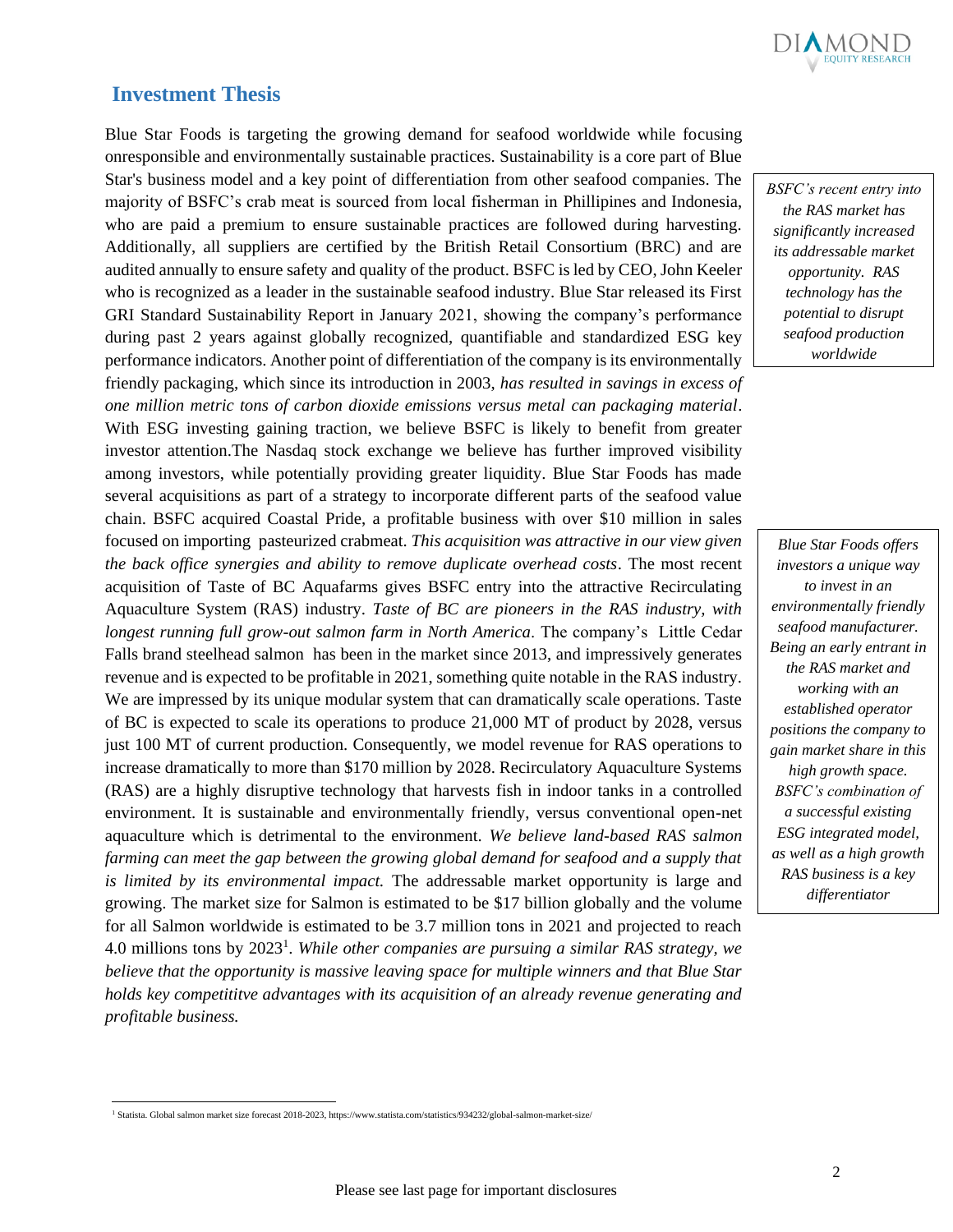





Source: Blue Star Food Corp. Presentation





Source: Blue Star Food Corp. Presentation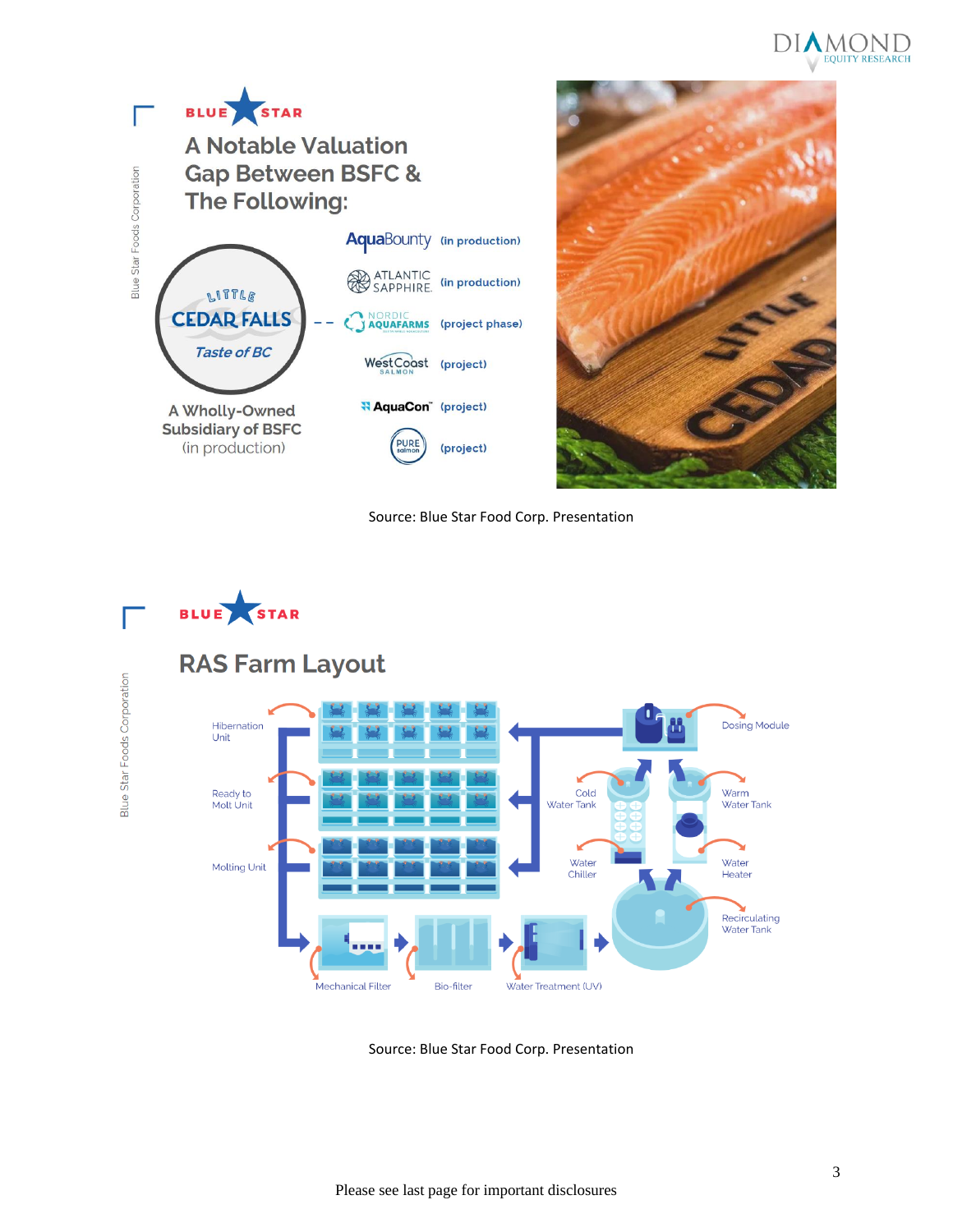

# **Risk Factors**

- The company's business is dependent on the sale of commodity (crab meat in particular) which is subject to fluctuation. The revenue and profitability could vary significantly due to volatility in the price of crab meat.
- Acquisition is a key part of company's growth strategy. These acquisitions expose the company to potential risks including hidden liabilities, the diversion of resources and management's attention from existing businesses. Failure to integrate acquisitions could adversely impact the future growth prospects.
- The company has aggressive expansion plans for its new business segment. Such expansion would require significant capital. BSFC currently does not have the capital and would need to raise funding to meet its requirements. If the company is not able to raise capital, the growth prospects will get hampered. Even if it can raise capital, it may not be at attractive terms and could also lead to significant dilution.
- The company is highly dependent on its Founder, Chairman and CEO, John Keeler. He has been instrumental in the success of the company so far. The loss or incapacity of Mr. Keeler could negatively impact operations.
- Company's products such as premium grade crab meat, are discretionary purchases for consumers. Any reduction in consumer discretionary spending or disposable income may affect the crab meat industry significantly.
- BSFC faces risks related to the current economic environment including supply chain risks such as worker shortages, transportation delays, and various other covid related disruptions.
- BSFC competes in a highly fragmented industry. Many of its competitors are large and have access to greater resources compared to BSFC, particularly within RAS.
- The company is dependent on suppliers from Southeast Asia for sourcing its products. Any disruption in the supply from these vendors could result in temporary or permanent loss of revenue.

# *For Full List of Risk Factors Please Read Blue Star Food Corp's Latest Prospectus and/or Annual Filings*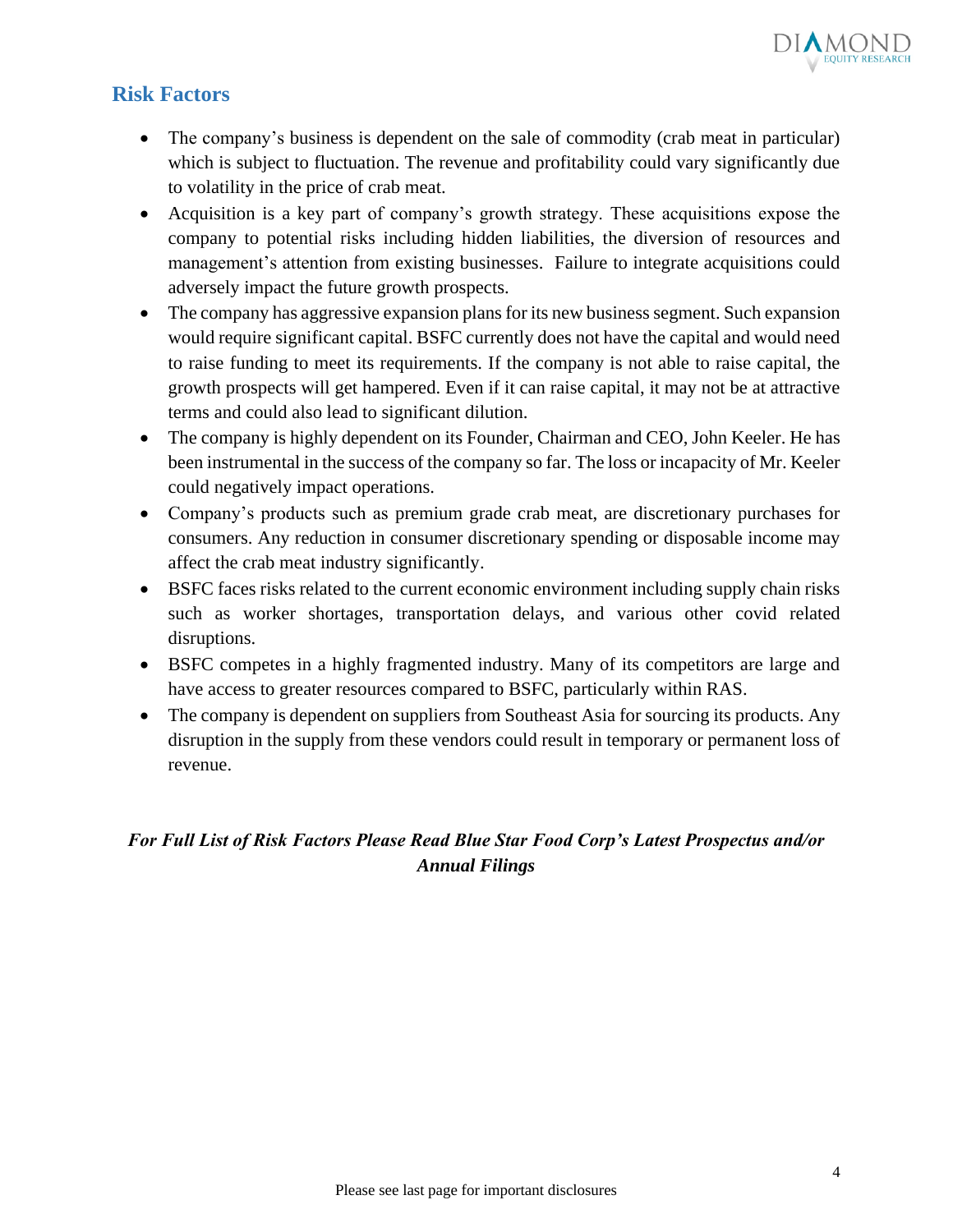

# **Appendix**

## **Income Statement**

| FY Ends on December 31                              |              |              |              |              |        |        |        |       |        |       |              |        |        |
|-----------------------------------------------------|--------------|--------------|--------------|--------------|--------|--------|--------|-------|--------|-------|--------------|--------|--------|
| $(S \in M)$                                         | <b>FY20A</b> | <b>FY21A</b> | <b>1022E</b> | <b>2022E</b> | 3Q22E  | 4Q22E  | FY22E  | FY23E | FY24E  | FY25E | <b>FY26E</b> | FY27E  | FY28E  |
| <b>REVENUE</b>                                      |              |              |              |              |        |        |        |       |        |       |              |        |        |
| <b>Revenue from Cont Ops: Product Revenues</b>      | 14.11        | 9.97         | 5.32         | 7.08         | 8.05   | 12.84  | 33.29  | 50.16 | 55.51  | 68.61 | 91.74        | 143.14 | 222.26 |
| Cost of revenue                                     | 12.62        | 7.98         | 484          | 579          | 6.57   | 9.59   | 25.97  | 30.72 | 32.45  | 37.54 | 46.33        | 65.88  | 91.53  |
| <b>Gross Profit</b>                                 | 1.49         | 1.99         | 0.48         | 1.29         | 1.48   | 3.25   | 7.32   | 19.44 | 23.06  | 31.06 | 45.40        | 77.26  | 130.72 |
| <b>Costs &amp; Expenses</b>                         |              |              |              |              |        |        |        |       |        |       |              |        |        |
| Commissions                                         | 0.10         | 0.04         | 0.00         | 0.01         | 0.02   | 0.02   | 0.06   | 0.06  | 0.06   | 0.07  | 0.07         | 0.07   | 0.07   |
| Salaries & Wages                                    | 1.29         | 1.83         | 0.57         | 0.83         | 0.95   | 1.41   | 3.98   | 4.20  | 4.30   | 4.75  | 4.87         | 4.99   | 5.12   |
| D&A                                                 | 0.27         | 0.38         | 0.16         | 0.14         | 0.16   | 0.22   | 0.65   | 1.83  | 1.97   | 3.17  | 5.36         | 10.40  | 18.23  |
| <b>Other Operating Expenses</b>                     | 1.64         | 2.15         | 0.60         | 0.83         | 0.95   | 1.41   | 3.78   | 3.88  | 3.97   | 4.07  | 4.17         | 4.28   | 4.39   |
| Operating expenses (RAS)                            |              |              |              | 0.04         | 0.04   | 0.04   | 0.52   | 2.74  | 3.72   | 4.59  | 6.15         | 9.72   | 11.77  |
| <b>Total Operating Costs &amp; Expenses</b>         | 3.29         | 4.78         | 1.33         | 1.86         | 2.11   | 3.10   | 8.99   | 12.71 | 14.03  | 16.65 | 20.63        | 29.46  | 39.57  |
| Adj.EBIT                                            | (1.80)       | (2.78)       | (0.85)       | (0.57)       | (0.63) | 0.15   | (1.67) | 6.73  | 9.03   | 14.41 | 24.78        | 47.79  | 91.16  |
| D&A                                                 | 0.27         | 0.38         | 0.16         | 0.14         | 0.16   | 0.22   | 0.63   | 1.70  | 1.76   | 2.95  | 5.12         | 10.16  | 17.98  |
| <b>Adj.EBITDA</b>                                   | (1.54)       | (2.40)       | (0.69)       | (0.43)       | (0.47) | 0.37   | (1.04) | 8.43  | 10.79  | 17.36 | 29.90        | 57.95  | 109.14 |
| Interest Expense, net                               | 0.87         | 0.32         | 0.23         | 0.03         | 0.03   | 0.03   | 0.14   | 0.14  | 0.14   | 0.14  | 0.14         | 0.15   | 0.15   |
| Other Income / (other Expenses)                     | $-1.76$      | 0.50         | 0.03         | 0.00         | 0.00   | 0.00   | 0.00   | 0.00  | 0.00   | 0.00  | 0.00         | 0.00   | 0.00   |
| Adj. PBT                                            | (4.44)       | (2.61)       | (1.05)       | (0.60)       | (0.66) | 0.11   | (1.80) | 6.59  | 8.89   | 14.26 | 24.64        | 47.65  | 91.01  |
| Income Tax Expenses (Benefits)                      | 0.00         | 0.00         | 0.00         | 0.00         | 0.00   | 0.00   | 0.00   | 1.31  | 1.36   | 2.73  | 5.25         | 11.10  | 21.84  |
| Non-controlling interest                            | 0.01         |              | 0.00         | 0.00         | 0.00   | 0.00   | 0.00   | 0.00  | 0.00   | 0.00  | 0.00         | 0.00   | 0.00   |
| Adj. Net Profit/(Loss) from Continuing operations   | (4.45)       | (2.61)       | (1.05)       | (0.60)       | (0.66) | 0.11   | (1.80) | 5.28  | 7.52   | 11.53 | 19.38        | 36.54  | 69.17  |
| Deemed Dividend                                     | 0.11         | 0.03         | $\sim$       | $\sim$       | ۰.     | $\sim$ |        |       | $\sim$ | ۰.    | $\sim$       | $\sim$ | $\sim$ |
| Adj. Net Income Attributable To Common Shareholders | (4.56)       | (2.63)       | (1.05)       | (0.60)       | (0.66) | 0.11   | (1.80) | 5.28  | 7.52   | 11.53 | 19.38        | 36.54  | 69.17  |
| Earnings per Share (Reported) from Cont Ops (in \$) |              |              |              |              |        |        |        |       |        |       |              |        |        |
| Basic                                               | (0.25)       | (0.12)       | (0.04)       | (0.02)       | (0.03) | 0.00   | (0.07) | 0.20  | 0.28   | 0.39  | 0.56         | 0.82   | 1.40   |
| <b>Diluted</b>                                      | (0.25)       | (0.12)       | (0.04)       | (0.02)       | (0.03) | 0.00   | (0.07) | 0.20  | 0.28   | 0.39  | 0.56         | 0.82   | 1.40   |